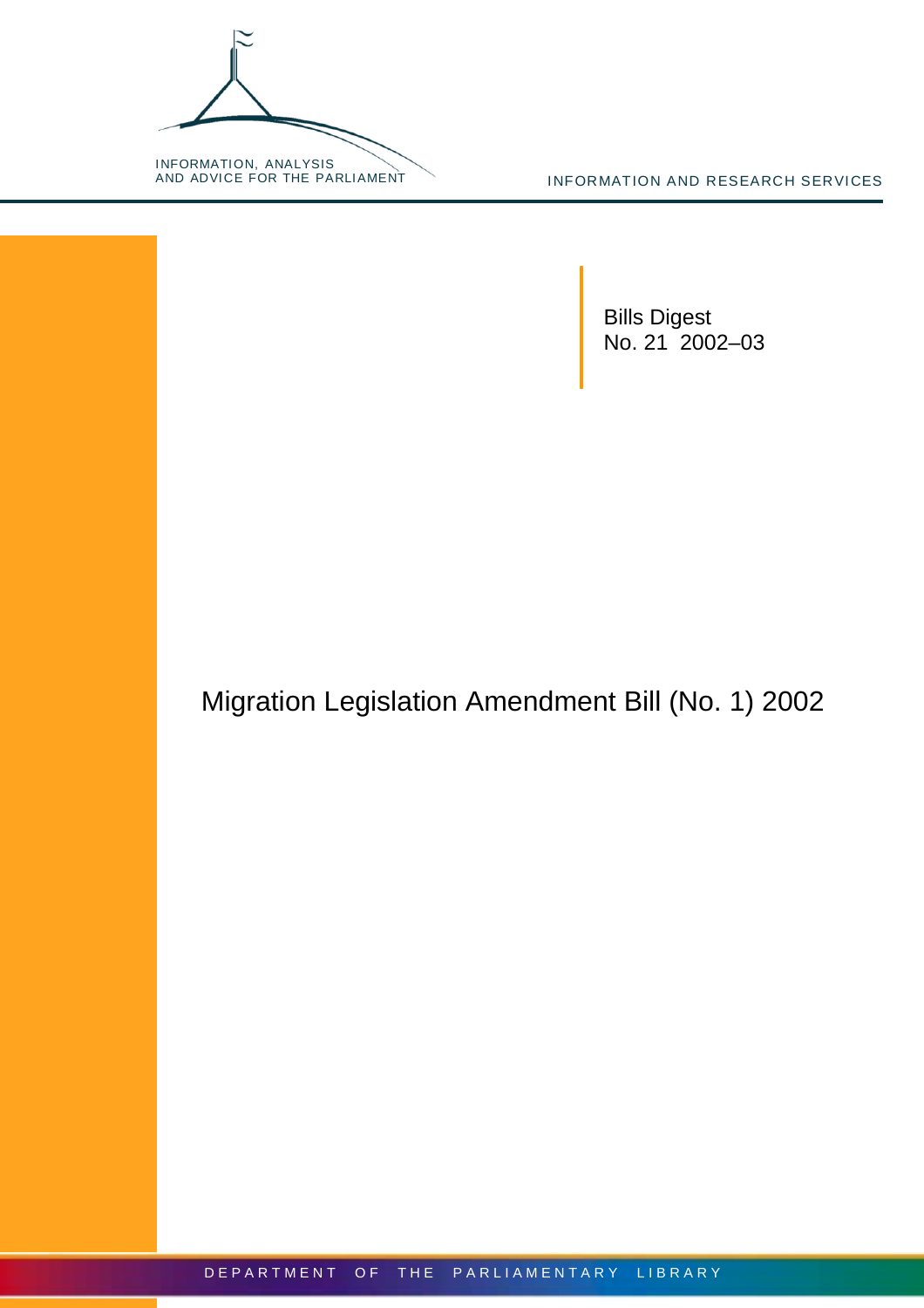ISSN 1328-8091

Copyright Commonwealth of Australia 2002

Except to the extent of the uses permitted under the *Copyright Act 1968*, no part of this publication may be reproduced or transmitted in any form or by any means including information storage and retrieval systems, without the prior written consent of the Department of the Parliamentary Library, other than by Senators and Members of the Australian Parliament in the course of their official duties.

This paper has been prepared for general distribution to Senators and Members of the Australian Parliament. While great care is taken to ensure that the paper is accurate and balanced, the paper is written using information publicly available at the time of production. The views expressed are those of the author and should not be attributed to the Information and Research Services (IRS). Advice on legislation or legal policy issues contained in this paper is provided for use in parliamentary debate and for related parliamentary purposes. This paper is not professional legal opinion. Readers are reminded that the paper is not an official parliamentary or Australian government document. IRS staff are available to discuss the paper's contents with Senators and Members and their staff but not with members of the public.

## **Inquiries**

Members, Senators and Parliamentary staff can obtain further information from the Information and Research Services on (02) 6277 2646.

Information and Research Services publications are available on the ParlInfo database. On the Internet the Department of the Parliamentary Library can be found at: <http://www.aph.gov.au/library/>

Published by the Department of the Parliamentary Library, 2002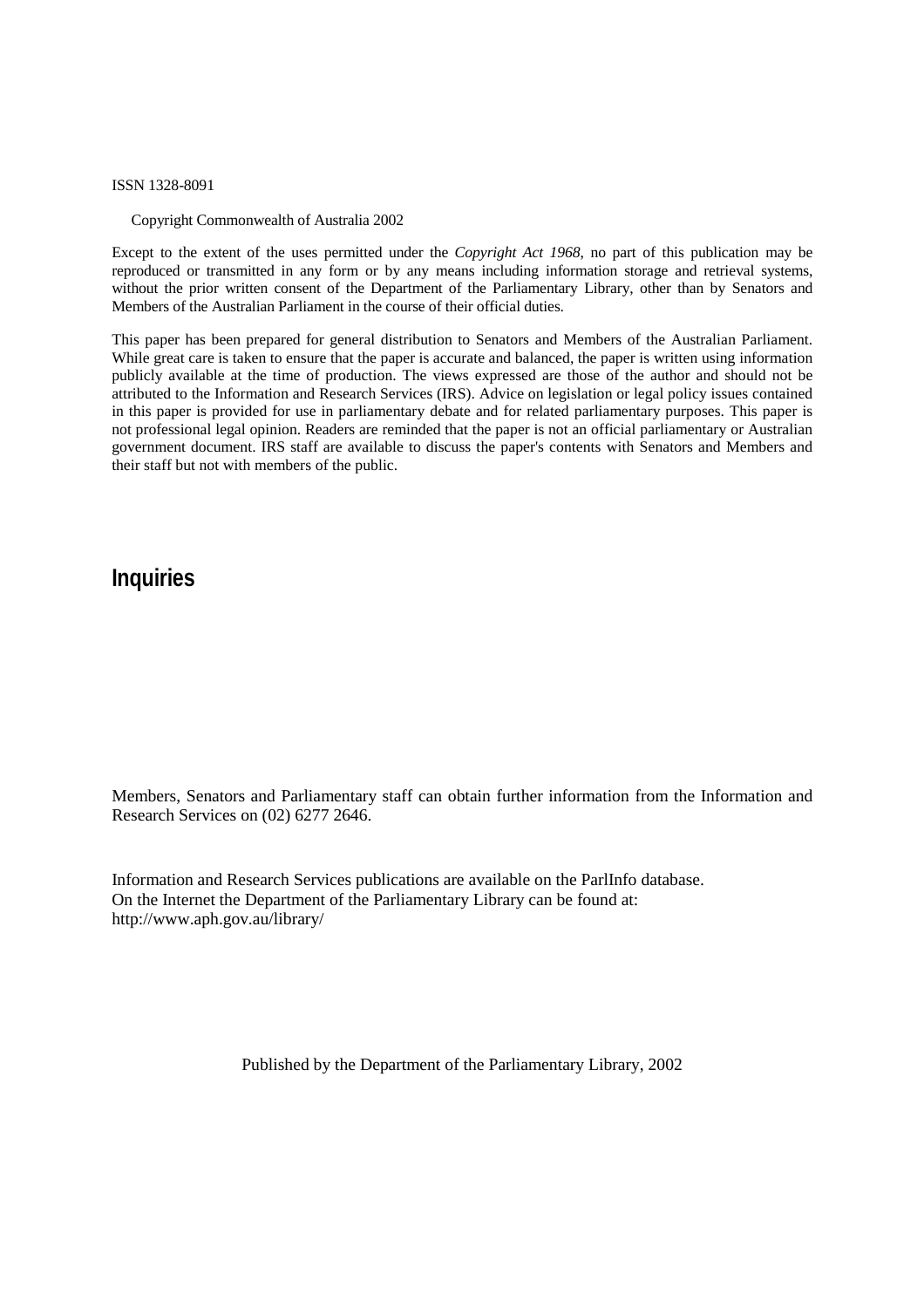### INFORMATION AND RESEARCH SERVICES

Bills Digest No. 21 2002–03

# Migration Legislation Amendment Bill (No. 1) 2002

Natasha Cica and Nathan Hancock Law and Bills Digest Group 21 August 2002.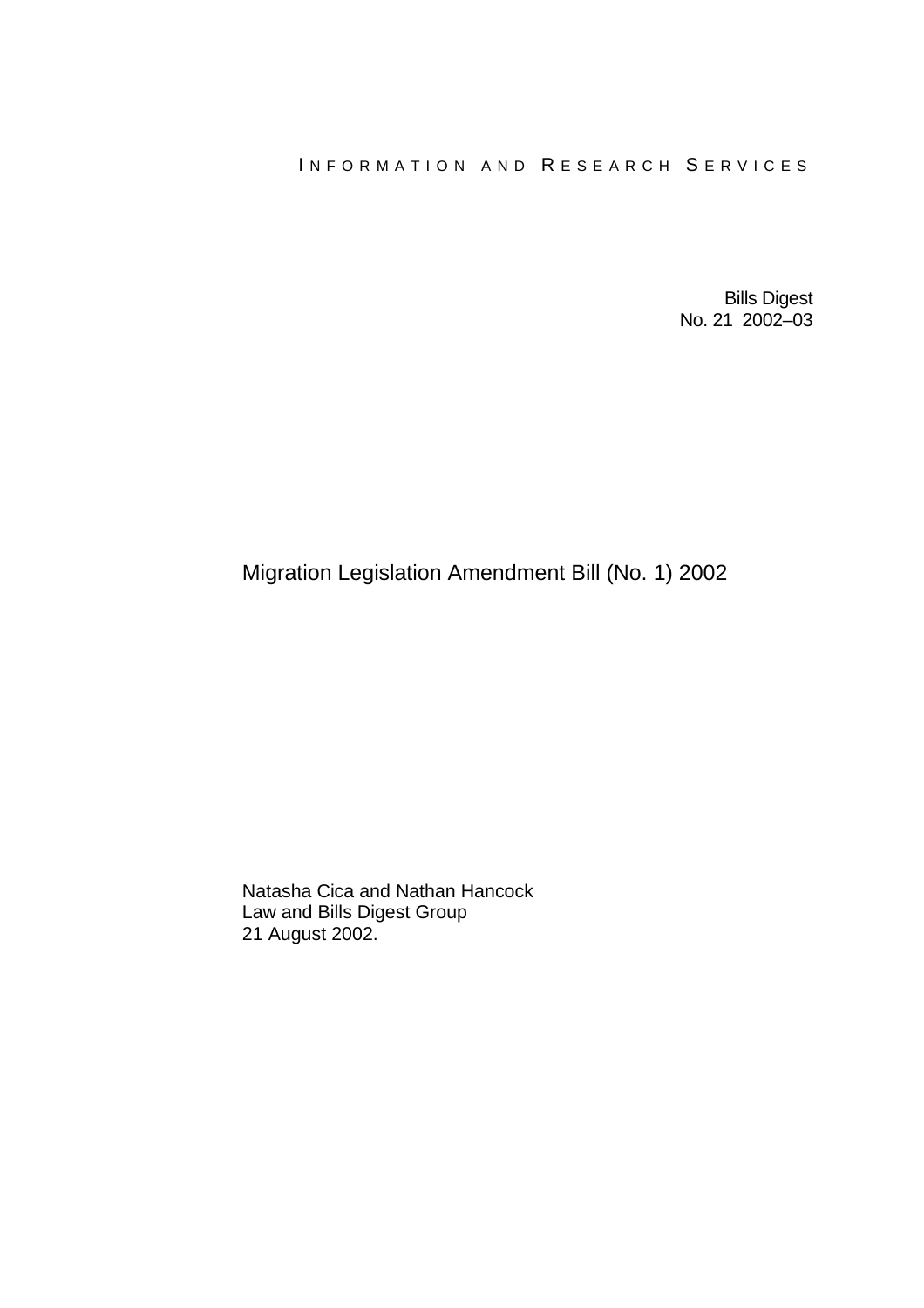# **Contents**

| Schedule 1 – Immigration clearance status of non-citizen children born in Australia. 1                 |
|--------------------------------------------------------------------------------------------------------|
|                                                                                                        |
| Children born in Australia protected by parents' visa(s) $\dots \dots \dots \dots \dots \dots \dots$ 3 |
|                                                                                                        |
|                                                                                                        |
|                                                                                                        |
|                                                                                                        |
|                                                                                                        |
| People smuggling offences in ss 229(1), 232 and 232 A – reversed onus of proof  8                      |
|                                                                                                        |
|                                                                                                        |
| 12                                                                                                     |
| 13                                                                                                     |
|                                                                                                        |
|                                                                                                        |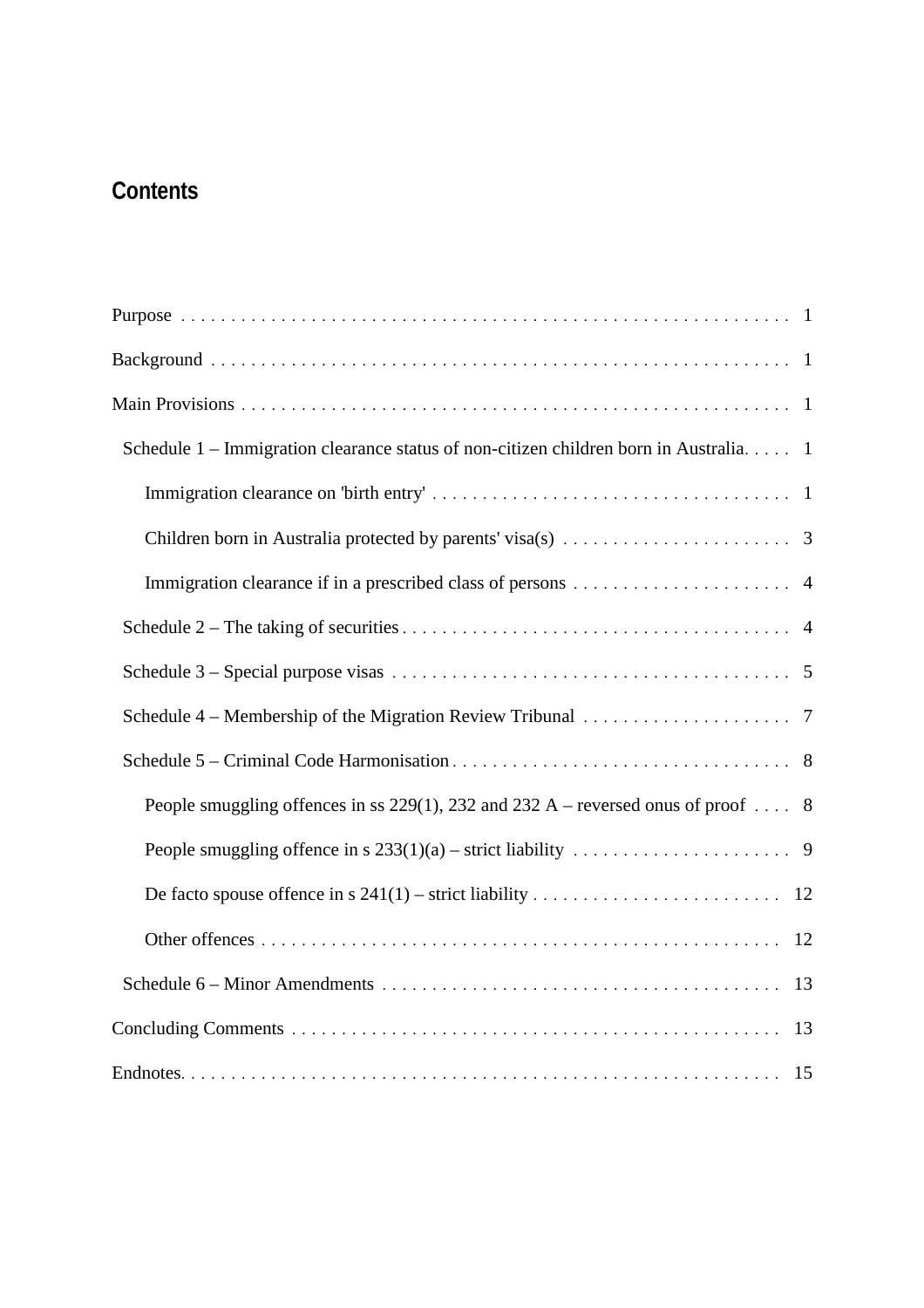# <span id="page-4-0"></span>**Migration Legislation Amendment Bill (No. 1) 2002**

**Date Introduced:** 13 March 2002

**House:** House of Representatives

**Portfolio:** Immigration and Multicultural and Indigenous Affairs

**Commencement:** On Royal Assent. Schedules 1, 2 and 3 and items 1 and 2 of Schedule 6 commence on Proclamation or 6 months after Royal Assent. Item 6 of Schedule 6 commences immediately before the *Border Protection (Validation and Enforcement Powers) Act 2001*.

## **Purpose**

The Migration Legislation Amendment Bill (No.1) 2002 ('the Bill') is an omnibus bill that amends the *Migration Act 1958* ('the Act'). The Bill purports to:

- change aspects of the Australian legal regime in relation to visas;
- create a Deputy Principal Member position for the Migration Review Tribunal;
- harmonise the *Criminal Code* and relevant offences under the Act; and
- make a minor technical amendment.

# **Background**

Relevant background to the amendments is included in the Main Provisions below.

### **Main Provisions**

Schedule 1 – Immigration clearance status of non-citizen children born in Australia

### **Immigration clearance on 'birth entry'**

**Item 1 of Schedule 1** deals with 'birth entry' and immigration clearance status.

*Warning:*

*This Digest was prepared for debate. It reflects the legislation as introduced and does not canvass subsequent amendments.*

*This Digest does not have any official legal status. Other sources should be consulted to determine the subsequent official status of the Bill.*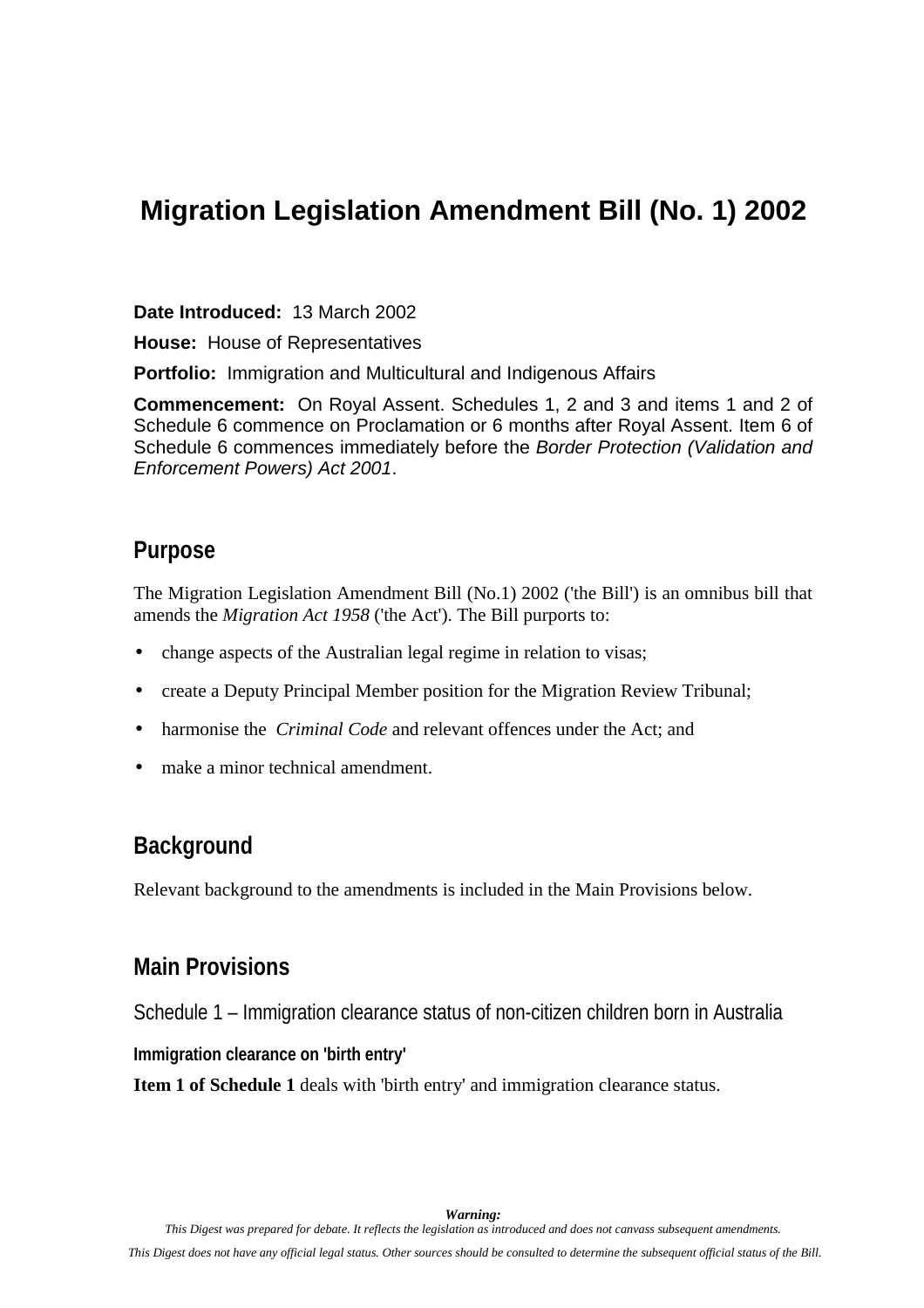Australian migration legislation draws a distinction between entry and immigration clearance, and between lawful non-citizens and immigration cleared non-citizens. A person 'enters Australia' if they 'enter the migration zone' (section 5). A person is 'immigration cleared' if they 'enter Australia' at a port or prescribed place, provide evidence of their identity and visa, and leave with permission of a clearance officer (except to be in immigration detention) (paragraphs  $172(1)(a)$  and (b)). A person is also immigration cleared if they are initially refused or bypass immigration clearance, *but* are subsequently granted a 'substantive visa'<sup>[1](#page--1-0)</sup> (paragraph  $172(1)(c)$ ). Similarly, a lawful noncitizen is a non-citizen in the migration zone who *holds a valid visa* (section 13). And an immigration cleared non-citizen is a non-citizen in the migration zone who has been *immigration cleared* (subsection 172(1)).

A non-citizen child who is born in the 'migration zone' is taken to have 'entered Australia' when s/he was born (section 10). These children are taken to hold a visa on a similar basis as their parents (section 78). However, there is currently no provision clarifying the immigration clearance status of non-citizen children who were born in Australia.

Immigration clearance is one of the various circumstances which affect a non-citizen's access to visas under the *Migration Regulations 1994* (see section 40 of the Act). In his Second Reading Speech, the Minister of Immigration and Multicultural and Indigenous Affairs noted that immigration clearance status [of](#page--1-0) non-citizens 'has significant implications for a person's entitlements under the  $Act'$ .<sup>2</sup> For example, he said, it affects access to *bridging visas*.

Immigration clearance also affects immigration detention. An unlawful non-citizen, that is a non-citizen in the 'migration zone' without a visa, must be detained (section 189). A lawful non-citizen may be detained if they hold a visa that may be cancelled (subsection 192(1)). An immigration cleared non-citizen may only be detained if they are likely to attempt to evade or otherwise not cooperate with immigration officers (subsection 192(2)).

Immigration clearance also affects access to visas in relation to safe third country rules. If a non-citizen is covered by an agreement between Australia and a 'safe third country', including the CPA, $3$  their access to visas will be substantially diminished (Part 2, Division 3, Subdivision AI). If they have been immigration cleared, they are prevented from applying for protection visas. If they have not been cleared they may not apply for any visa at all (section 91E). Similar restrictions on access to visas apply if a non-citizen is a national of two or more countries or has a right of entry into a declared safe third country (section 91P).

Immigration clearance also affects cancellation of visas. The general power to cancel visas - for example, because of non-compliance with visa conditions - does not apply to permanent visas if the visa holder is in the migration zone and has been immigration cleared (subsection 117(2)).

Significantly, immigration clearance also affects review rights. Generally, the Migration Review Tribunal (MRT) may not review a decision to refuse to grant or to cancel an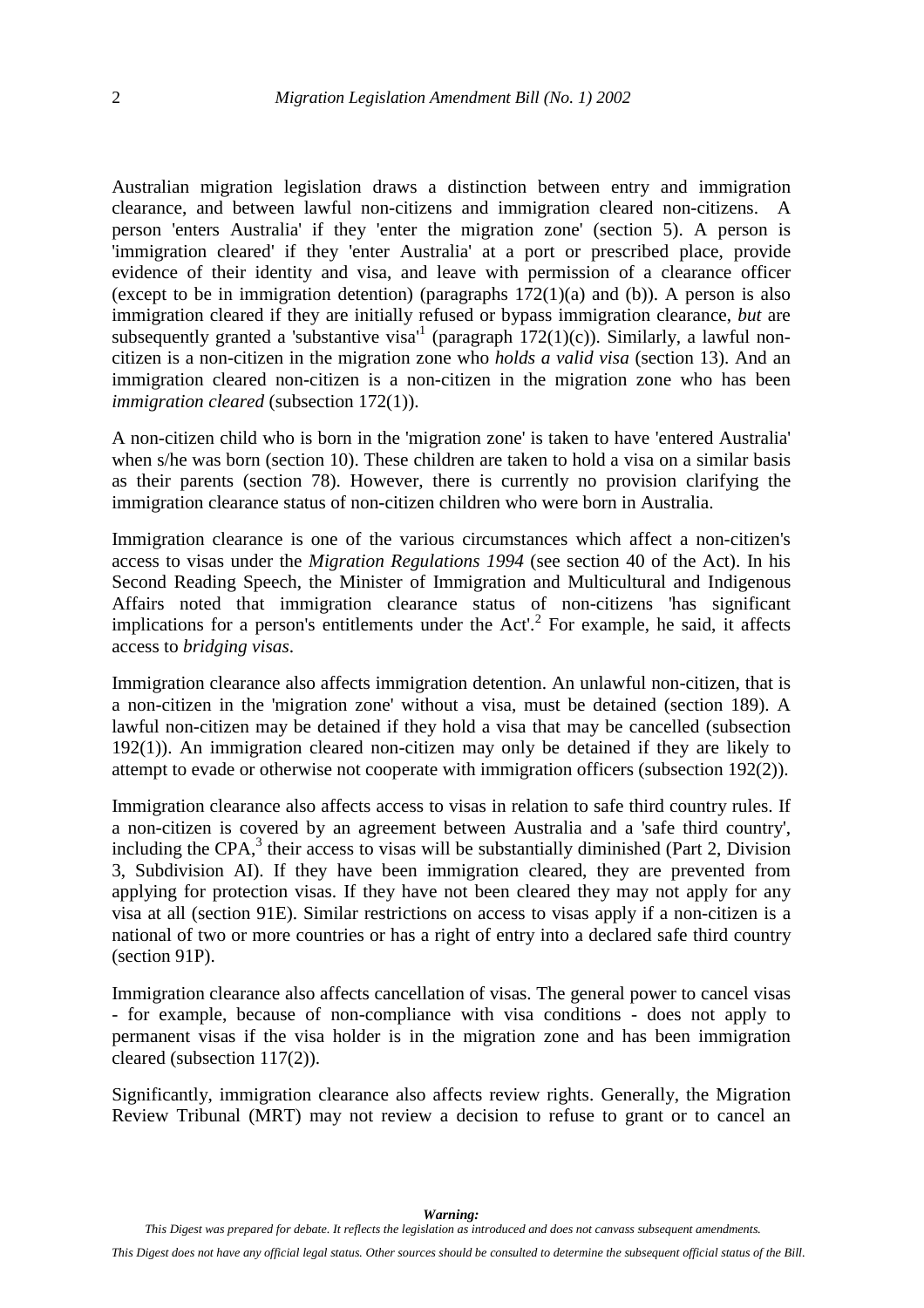<span id="page-6-0"></span>onshore visa if that decision was made before the person was immigration cleared (subsections  $338(2)$  and  $(3)$ ).

**Item 1** inserts **proposed paragraph 172(1)(ba)**, which provides that a non-citizen child who is born in Australia is immigration cleared if, at the time of his or her birth, at least one of the child's parents was immigration cleared on their last entry into Australia.

There are two limitations to this change. As the Minister noted in his Second Reading Speech, the proposed change only applies to non-citizen children *on their birth entry to Australia,* and 'does not provide immigration clearance for any subsequent entry to Australia'.[4](#page--1-0)

Second, the exemption only applies to children who are born to parents *who have been immigration cleared*. In its submission to the Senate Legal and Constitutional Legislation Committee, the International Commission of Jurists (Australian Section) raised the issue of children who are born to parents who become immigration cleared at a later date:

We suggest that there needs to be an  $\ldots$  amendment following 172(c). This would provide immigration clearance for children who were born … to parents who bypassed … clearance who were subsequently granted a substantive visa. Under the current legislation, a child born to a person who arrived as a stowaway, or on a false document, and was later granted a substantive visa, is not immigration cleared. The child is not covered by the visa if he/she was born prior to the date of the visa.<sup>[5](#page--1-0)</sup>

**Item 2 of Schedule 1** states that the amendment made by **item 1**, discussed above, applies only to a non-citizen child who was born in Australia on or after 1 September 1994. The Explanatory Memorandum states that this date 'corresponds with the introduction of the concept of "immigration clearance" into the Act by the *Migration Reform Act 1992*.'[6](#page--1-0)

#### **Children born in Australia protected by parents' visa(s)**

#### **Item 4 of Schedule 1** introduces **proposed subsection 173(2)** into the Act.

This item addresses an anomaly between the notion of birth entry and the requirement to enter via a port.

As noted above, a non-citizen child who is born in Australia is taken to hold a visa on a similar basis as his or her parents (section 78). However, strictly speaking, a visa holder must usually enter Australia at a port or on a pre-cleared flight (section 43). Entry which fails to comply with these requirements invalidates the visa (section 174). In other words, 'birth entry' of a non-citizen child technically seems to be an entry that offends section 43 of the Act.

**Proposed subsection 173(2)** states that these non-citizen children are not to be taken, by virtue of that birth, to have entered Australia in a way that contravenes section 43.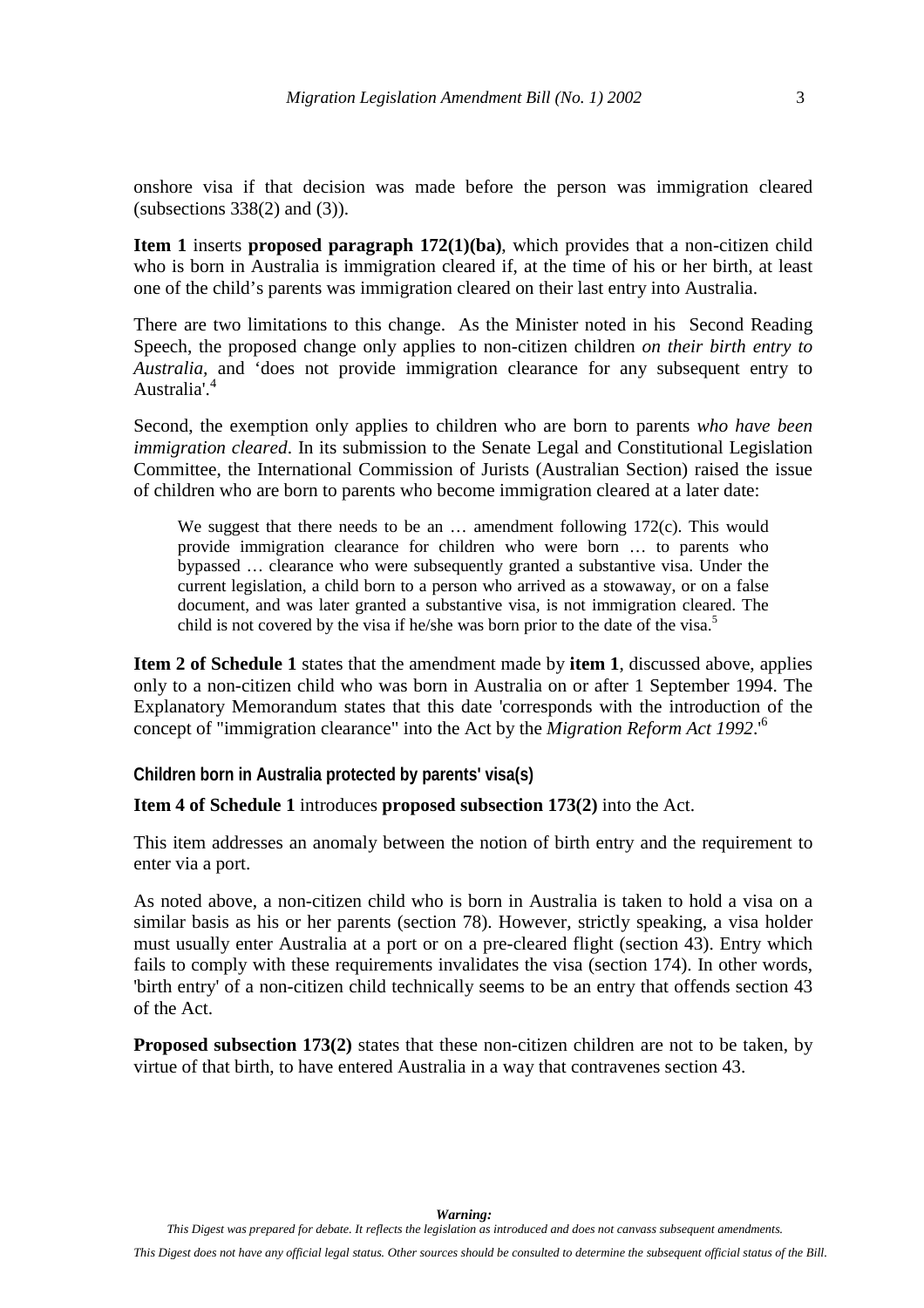<span id="page-7-0"></span>**Item 5 of Schedule 1** states that the amendment made by **Item 4**, discussed above, applies only to a non-citizen child who was born in Australia on or after 1 September 1994, and who is taken to have been granted a visa or visas under section 78 of the Act. The Explanatory Memorandum states that this date 'corresponds with the introduction of the concept of "immigration clearance" into the Act by the *Migration Reform Act 1992*.'[7](#page--1-0)

#### **Immigration clearance if in a prescribed class of persons**

**Item 3 of Schedule 1** introduces **proposed paragraph 172(1)(d)** into the Act. It creates a new category of circumstances in which a non-citizen is deemed to be immigration cleared – namely, if that person is in a 'prescribed class of persons.'

It is not clear why this provision has been included in **Schedule 1**, which otherwise seems broadly designed to clarify apparent anomalies in the immigration clearance status of noncitizen children born in Australia. The Bill's Second Reading Speech does not refer to this item. The Explanatory Memorandum does, and says the following:

The purpose of new paragraph  $172 \left(1\right)$ (d) is to provide flexibility to prescribe in the *Migration Regulation 1994* ("the Regulations"), where necessary in the future, [fu](#page--1-0)rther classes of persons who are immigration cleared for the purposes of section 172.<sup>8</sup>

No further clarification has been offered of the kind of situations in which it is envisaged this new power may be exercised.

### Schedule 2 – The taking of securities

Generally, an authorized officer may take securities to ensure a person's compliance with any condition imposed in pursuance of the Act or Regulations (subsection 269(1)). If a person fails to comply with a condition of a security, the full amount may be recovered in a court against any and all of the parties or subscribers to the security (subsection 269(4)).

While it is implied in section 269, the provision is not specific as to the taking of securities for visa applications. In particular, the provision is not specific as to the taking of securities *before* visa applications are determined. The issue arose in *Tutugri v. Minister for Immigration and Multicultural Affairs* [1999] FCA [1785,](http://www.austlii.edu.au/au/cases/cth/federal_ct/1999/1785.html) specifically, over the power of the MRT to take securities in respect of a decision under review.

Lee J took the view that the power to take securities was specific, flowing from a power to impose conditions in the granting of a visa. The MRT's power to impose conditions was not prospective: '[t]he Tribunal was not empowered to require the applicant to provide a deposit of cash in advance of the grant of a visa and, therefore, before any condition had been imposed on the visa granted'. Neither was it retrospective: '[i]f the Tribunal made a decision to grant a visa its power would then be spent [ie, it would be *functus officio*]'.[9](#page--1-0)

*This Digest does not have any official legal status. Other sources should be consulted to determine the subsequent official status of the Bill.*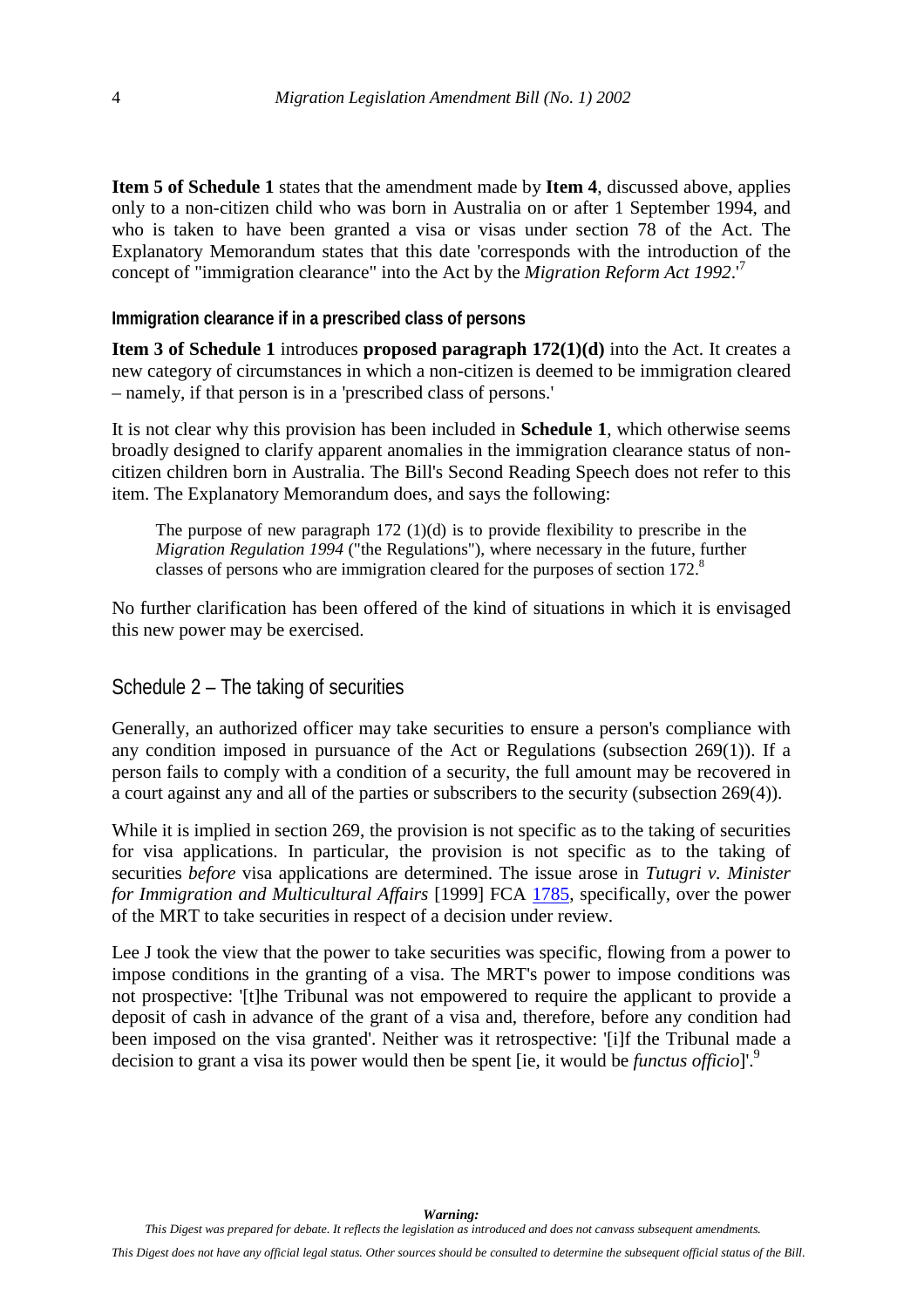<span id="page-8-0"></span>Lee J's reasoning on the first question was that '[p]ersons providing security must know the terms of the condition that is being secured and, therefore, what act, or conduct, will amount to a failure to comply with the condition and make the security liable to forfeiture'.

In the Government's view this raises an issue in relation to the primary decision maker:

In *Tutugri v. MIMIA* [1999] FCA 1785, the Federal Court raised significant doubts about the power of an authorised officer to request and take security for compliance with conditions to be imposed on a visa before the visa is granted. This is because a condition on a visa does not bind the applicant until the visa is granted and a condition cannot be said to have been "imposed" prior to grant.<sup>[10](#page--1-0)</sup>

**Proposed subsection 269(1A)** clarifies this matter. It provides that an authorised officer may require and take securities before a visa is granted if it is for compliance with conditions 'that will be imposed on the visa' and s/he 'has indicated those conditions to the applicant'.

It is worth noting that the prospective/retrospective argument was not the only concern raised by Lee J *Tutugri v. MIMIA*. He also noted the MRT's limited role, drawing on a basic distinction between the status of a primary decision maker and a merits review body:

The function of the Tribunal is to determine whether the decision under review was the correct or preferable decision. In carrying out that function the Tribunal may exercise the powers and discretions conferred on the person who made the decision, *limited, however, to the purpose of the review*. That is not an authority to make a new and separate decision … [Its task] was to "address the same question that was before the decision-maker" and not a distinct and separate question and [it] *was not able to* make any decision an officer may have been authorised to make under the Act.<sup>[11](#page--1-0)</sup>

Taken together, these arguments suggest that it is not appropriate for a tribunal vis-à-vis an officer to impose conditions or sanctions to ensure compliance with the visa regime. Views may differ as to whether a tribunal *can* impose sanctions that were not originally imposed by the original decision maker. But, there is a policy question as to whether a tribunal *should* be able to do so. The amendments do not seem to answer the question.

Schedule 3 – Special purpose visas

Special purpose visas (SPVs) are a discrete category of visa which enable prescribed persons or classes of persons to enter Australia. They are distinguished from the ordinary set of visas as they do not require individual visa applications or determinations. In a sense, they are not so much visas as an open permission for a specified category of persons to enter Australia for a given purpose. The classes of prescribed persons to date have included, for example, members of the royal party, military personnel, commercial or government ship crew members and airline crew members.<sup>12</sup>

*This Digest does not have any official legal status. Other sources should be consulted to determine the subsequent official status of the Bill.*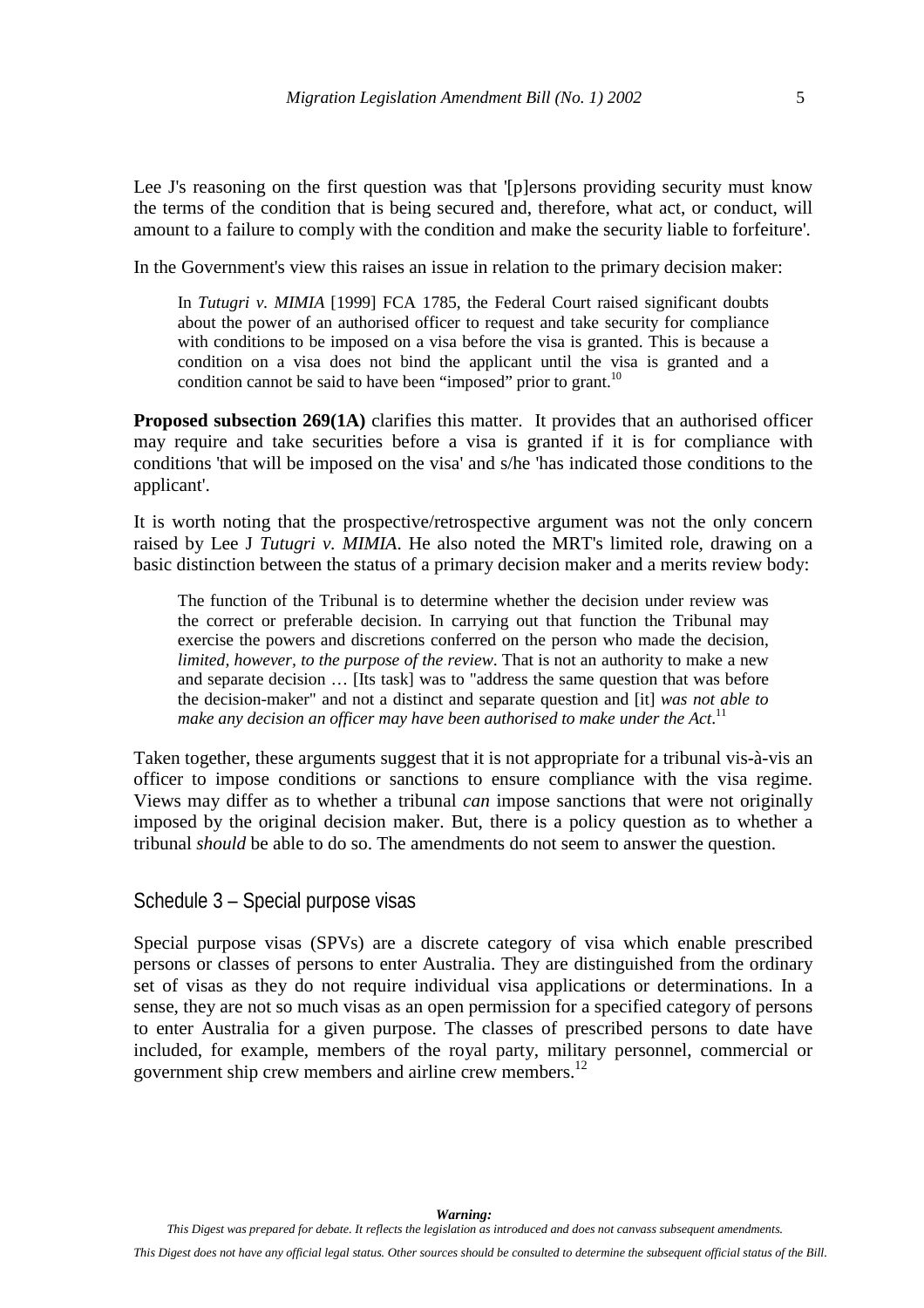SPVs were introduced in 1994 to 'clarify the status of persons currently exempt from the requirement to hold an entry permit to enter and remain in Australia'. They were intended to 'provide lawful status for non-citizens who are presently exempt non-citizens' to be 'held when, and for as long as, a non-citizen continues to be present in Australia for a specified purpose'.[13](#page--1-0)

The 'openness' of these visas may have the potential to create compliance problems. For example, given that an SPV is available to any person that falls within a particular prescribed class, it may be difficult to control access to the privileges conferred by the visa on individuals that fall within that class.

The legal solution has been a post-entry power to exclude certain persons or classes of person from access to SPVs. Subsection 33(9) of the Act allows the Minister to make a determination that it is 'undesirable' that a person or persons within a class enter or remain in Australia<sup>[14](#page--1-0)</sup>

**Item 1 of Schedule 3** introduces **proposed subsection 33(5)**, to provide that the ministerial determination in subsection 33(9) has immediate effect. Currently, a special purpose visa expires at the end of the day that the ministerial determination is made.<sup>[15](#page--1-0)</sup> Under this change, a special purpose visa will expire when the ministerial determination takes effect. This will be a time specified in the determination or, if not specified, the end of the day when the determination is made.

**Item 2 of Schedule 3** introduces **proposed subsection 33(11)**, which provides that the rules of natural justice do not apply to the decision to make a ministerial determination in subsection 33(9). That is, while a person affected may have the ability to challenge the determination in a judicial review court, the decision cannot be overturned on the basis that s/he was not given an adequate hearing, for example, because s/he was not given an opportunity to hear or respond to adverse information that formed the basis of the assessment that it was undesirable that the person or relevant class of persons enter or remain in Australia. Moreover, s/he may be prevented from alleging other breaches of the natural justice ground of judicial review, such as apprehended bias.

Although the exclusion of natural justice is not without precedent in the Act, such exclusion has not been uncontroversial in the migration context.<sup>[16](#page--1-0)</sup>

In its June 2002 report on this Bill, the Senate Legal and Constitutional Legislation Committee ('the SLCL Committee'), chaired by Liberal Party Senator Marise Payne, stated:<sup>[17](#page--1-0)</sup>

2.9 ….The NSW Council for Civil Liberties suggested that, rather than abrogate the rules of natural justice, the Minister should not make a declaration until he or she had made reasonable efforts in the circumstances to contact the person who would be affected by the declaration. The Victorian Bar particularly objected to the Minister's use of adverse intelligence reports without first giving the person who would be affected an opportunity to answer them. It pointed out that adverse intelligence reports (mentioned in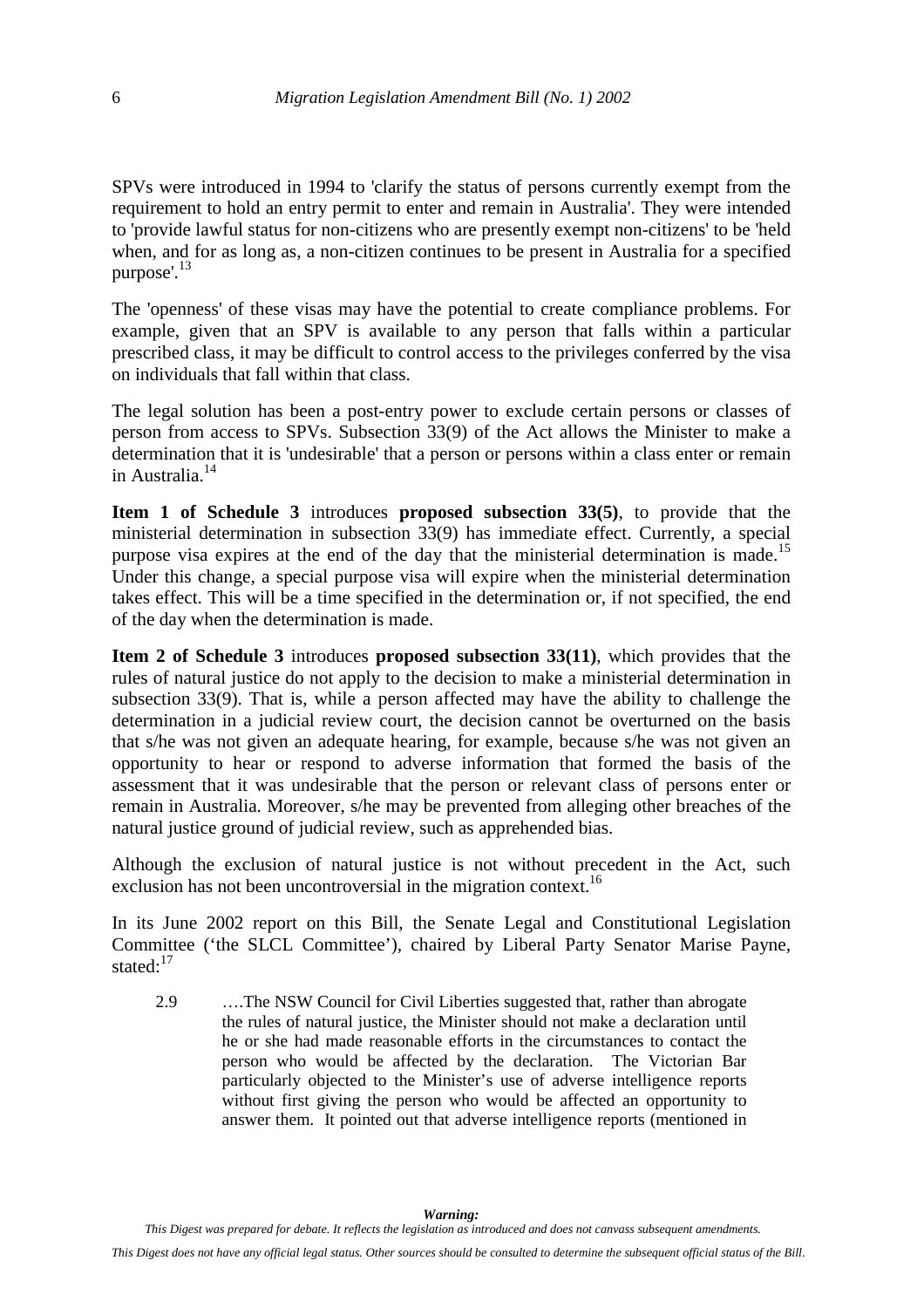the Explanatory Memorandum) could come from countries that regularly commit human rights violations and could hardly be regarded as reliable.

- <span id="page-10-0"></span>2.10 The Explanatory Memorandum states that the purpose of the new provision is to ensure that, as originally intended, quick action can be taken to prevent the use of a special purpose visa by a person whose entry or stay in Australia is not in Australia's interest. The Explanatory Memorandum also states that the exclusion of the rules of natural justice also avoids the operational difficulties associated with an obligation to afford natural justice in particular circumstances, *e.g.* the difficulty or impossibility of contacting a seafarer who has deserted his vessel. Adverse intelligence reports or time constraints might also prevent the declaration being put to the person.
- 2.11 DIMIA points out that as a matter of policy, the Minister may revoke a declaration made under s 33(9) in order to allow a person to be the holder of a special purpose visa again and that this could occur where it was found that the adverse information provided by a country was incorrect.
- 2.12 The Committee considers that the argument about the need for quick action is confirmed by Item 1 which … changes the time for operation of the Minister's declaration from the end of the day to immediate. Even the current time for operation of the Minister's declaration, namely, the end of the day, is inconsistent with the operation of the rules of natural justice. The Committee is not convinced that there should be room for the application of the rules of natural justice to a declaration by the Minister under s 33(9). However, it is not sure that DIMIA has adequately answered the objection by the Law Institute of Victoria and suggests that the matter be examined more closely.

In a previous Bills Digest it was suggested that these special purpose visa amendments might have some relevance to the processing of offshore entry persons on Nauru or Manos Island in Papua New Guinea, pursuant to the so-called 'Pacific Solution.'[18](#page--1-0) In summary, it was suggested that a ministerial determination might allow these persons to be brought to Australia for the limited purpose of receiving medical care, for example, in combination with another amendment preventing access to the visa regime. The other amendment related to creation of a class of 'transitory persons', being offshore entry persons who would not have access to substantive visas under Australia's migration legislation.

#### Schedule 4 – Membership of the Migration Review Tribunal

**Schedule 4** basically expands the administrative layers of the Migration Review Tribunal. It creates the office of 'Deputy Principal Member' interposed between the Principal Member and the Senior Members of the Tribunal. The Explanatory Memorandum states that the effect is to 'align the executive structure of the MRT with the existing structure of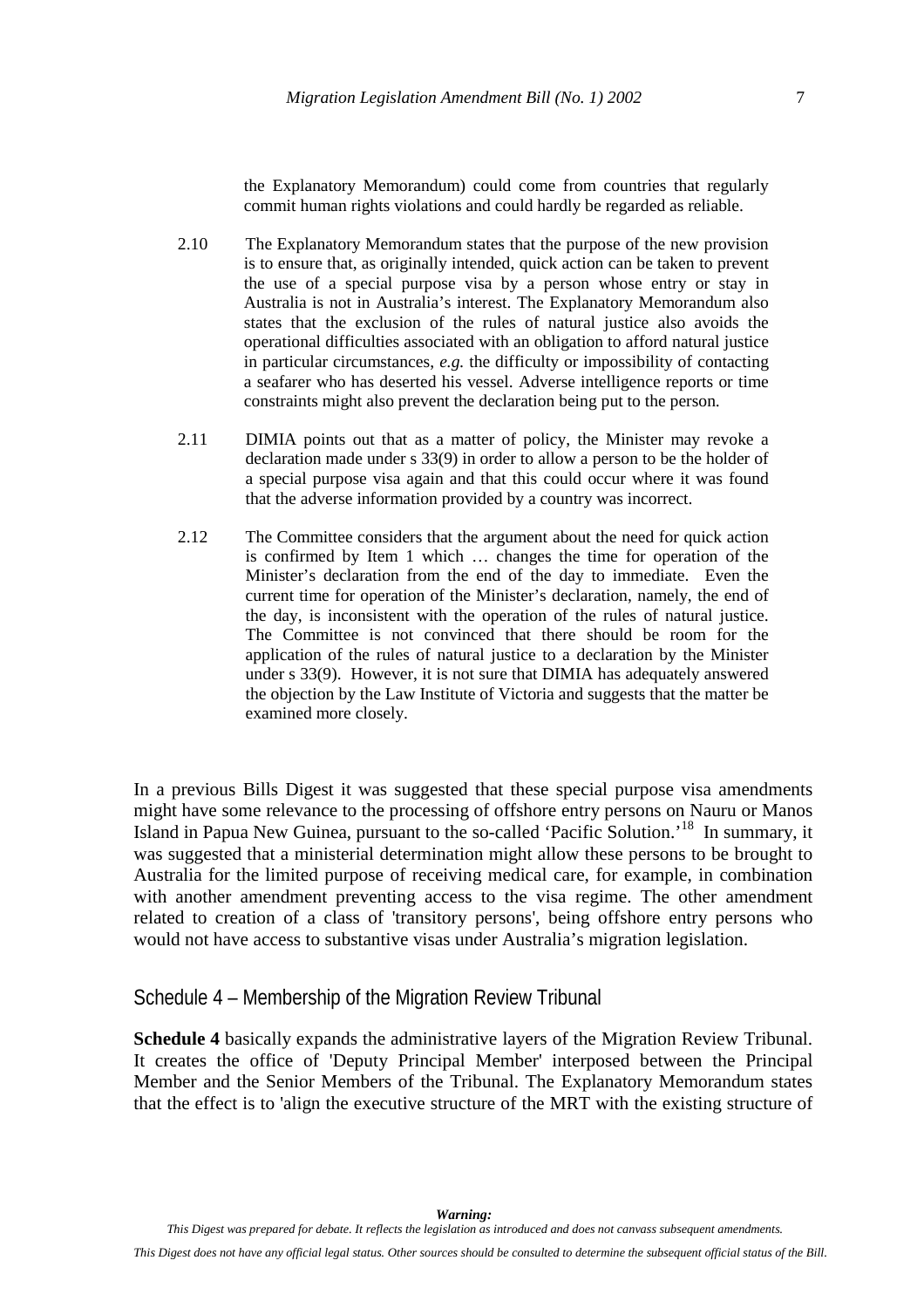<span id="page-11-0"></span>the Refugee Review Tribunal'.[19](#page--1-0) Conceivably, this might be an administrative step towards the merger of the MRT and RRT into the Immigration and Refugee Division of the ART (Administrative Review Tribunal) proposed in the Administrative Tribunal Bill 2000[.20](#page--1-0)

### Schedule 5 – Criminal Code Harmonisation

The Second Reading Speech states that **Schedule 5** 'ensures that certain offence provisions in the Act operate as they did prior to the commencement of the Commonwealth Criminal Code.'[21](#page--1-0)

#### **People smuggling offences in ss 229(1), 232 and 232 A – reversed onus of proof**

The Act contains various offences relating to the 'unlawful' entry of non-citizens into Australia. Whilst it is *not* an offence for a non-citizen to arrive in Australia without a visa, it *is* an offence for a person to be involved in bringing such non-citizens to Australia.

There is currently some lack of clarity in relation to the evidential burden in relation to exemptions to some of these offences.

**Subsection 229(1)** of the Act makes it an offence for the carriers of such people – defined as the master, owner, agent, charterer and operator of a vessel - to bring a non-citizen into Australia, *unless* any one of the circumstances in paragraphs 229(1)(a)-(e) applies. In sum, these circumstances are: the non-citizen holds a valid visa, is eligible for a special purpose or special category visa, or is covered by an exemption (set out in subsections 42(2), (2A) and (3)) from the requirement to hold a visa. The offence is one of *absolute liability*,<sup>[22](#page--1-0)</sup> subject to defences established in subsection 229(5), which describe circumstances that overlap considerably with the circumstances set out in paragraphs  $229(1)(a)$ -(e). The onus of proof is on the defendant in respect of establishing these defences (subsection 229(6)).

The stated issue in relation to this offence is 'whether the matters in paragraphs 229(1)(a) to (e) constitute matters of exception or elements of the offence in subsection  $229(1)$ .<sup>[23](#page--1-0)</sup> As noted, guilt is imposed '*unless*' various circumstances exist. This can be interpreted as imposing guilt on a defendant '*unless*' s/he puts in evidence regarding those circumstances. This evidential burden overlaps with the defences in section 229. The Explanatory Memorandum states that this overlap, and the very wide potential operation of the offence, are unintended consequences.

**Items 1 and 2 of Schedule 5** clarify that the matters in paragraphs 229(1)(a)-(e) are matters of the offence. Thus guilt is imposed '*if*' the various circumstances in paragraphs  $229(1)(a)$ -(e) do not exist. This removes the unintended consequences described above.

**Item 3 of Schedule 5** preserves the reversal of the onus of proof relating to the exemptions in subsections  $42(2)-(3)$ . Thus the defendant retains the evidential burden in respect of the exemption from the requirement to hold a visa. As the Explanatory Memorandum explains, '[t]his means that the defendant must adduce or point to evidence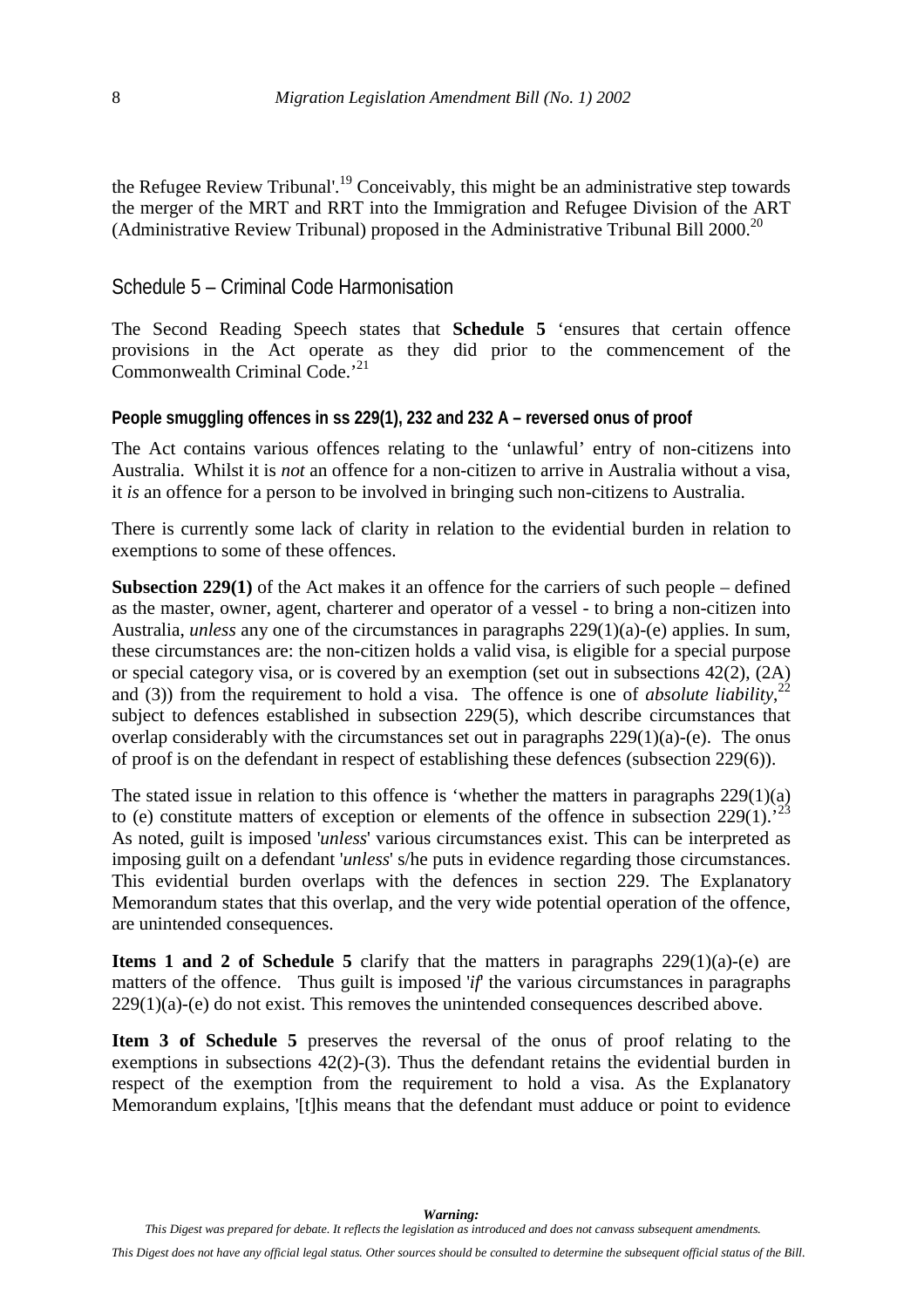<span id="page-12-0"></span>that suggests a reasonable possibility that the matters in subsections  $42(2)$ ,  $(2A)$  or  $(3)$ exist'. If this is done, then the prosecution must prove beyond reasonable doubt that these matters do not exist.

**Item 4** applies to a similar absolute liability offence established by section 232. This offence applies to the master, owner, agent and charterer of a vessel, where a non-citizen has entered Australia on the vessel without permission to do so conferred by a valid visa, unless s/he is covered by an exemption (set out in subsections  $42(2)$ ,  $(2A)$  and  $(3)$ ) from the requirement to hold a visa. The offence also applies where a non-citizen has left the vessel in Australia (otherwise than in immigration detention) where s/he has been placed on the vessel for removal or deportation from Australia. **Proposed subsection 232(1B)** makes it clear that the evidential burden is on the defendant in relation to establishing that one of the exemptions contained in subsections 42(2) to (3) applies. The Explanatory Memorandum states that this is 'consistent with subsection 13.3(3) of the *Criminal Code*, which provides that a defendant bears an evidential burden in relation to any matters of exception to an offence.<sup>[24](#page--1-0)</sup>

**Item 5** applies to an offence established by section 232A, which makes it an offence to organise or facilitate bringing a group of five or more non-citizens into Australia if they have no lawful right to come to Australia. This is not an absolute liability offence; the defendant must be reckless as to whether the non-citizens had a lawful right to enter, in order for the offence to be established. Again, the offence does not apply if the noncitizen is covered by an exemption - set out in subsections  $42(2)$ ,  $(2A)$  and  $(3)$  - to the requirement to hold a visa. **Proposed subsection 232A(2)** makes it clear that the evidential burden is on the defendant in relation to establishing that one of the exemptions contained in subsections  $42(2)$  to  $(3)$  applies. Again, the Explanatory Memorandum states that this is 'consistent with subsection 13.3(3) of the *Criminal Code*, which provides that a defendant bears an evidential burden in relation to any matters of exception to an offence.<sup>'[25](#page--1-0)</sup>

#### **People smuggling offence in s 233(1)(a) – strict liability**

Paragraph 233(1)(a) of the Act establishes another people smuggling offence, making it offence to 'take any part' in 'the bringing or coming to Australia of a non-citizen under circumstances from which it might reasonably have been inferred that the non-citizen intended to enter Australia in contravention of this Act.' The penalty for contravening this provision is imprisonment for 10 years or 1000 penalty units, or both.

**Item 6 of Schedule 5** inserts **proposed subsection 233(1)**, to make it clear that *strict liability*<sup>26</sup> applies to this offence. The Explanatory Memorandum states that this amendment is necessary to *restore* the application of strict liability to this offence, in the light of the unintended application of the fault element of 'recklessness' in this context, by virtue of the application of the *Criminal Code*. [27](#page--1-0) This is further explained in the SLCL Committee's report on this Bill: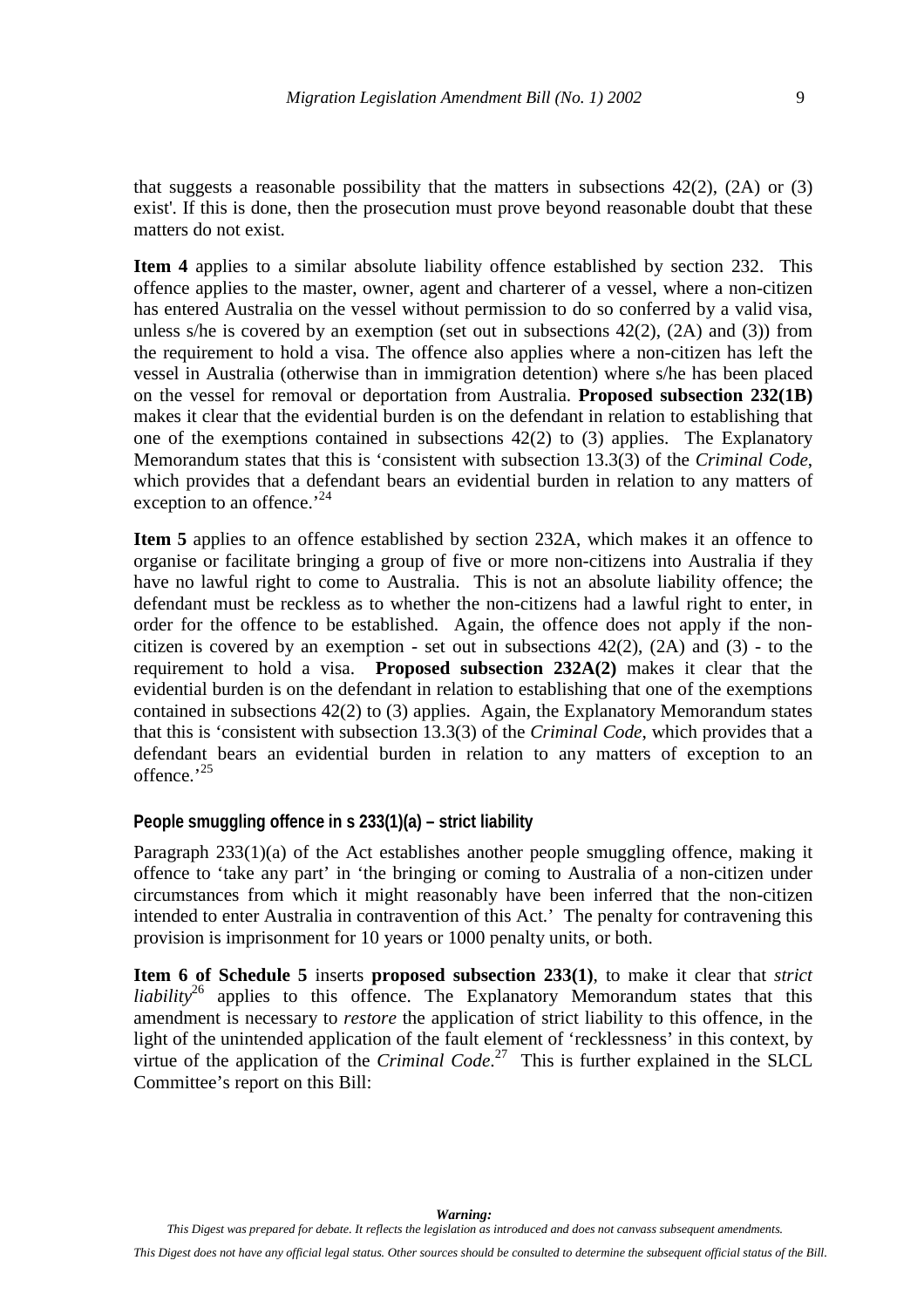- 2.15 The Law Institute of Victoria argued that it was inappropriate for strict liability to apply to any element of an offence which carried a penalty of 10 years in prison and/or a fine of 1000 penalty units (\$110 000).
- 2.16 DIMIA responded that the effect of s  $233(1)(a)$  currently was to make it an offence for someone to participate in the bringing or coming of a noncitizen into Australia being reckless as to whether the non-citizen has a lawful right to come to Australia. It said that the Director of Public Prosecutions wrote to it in September 2001 saying that, because of the application of the Criminal Code, the offence in section 233 had been altered. The courts had interpreted the offence in s 233 as being a strict liability offence, and this had not been picked up in the harmonisation exercise that was undertaken the previous year. The amendment would ensure that the provision operated in the way it always had. It was being made a strict liability offence again. …

Commenting on the more general policy question of whether strict liability is appropriate where an offence carries a heavy penalty of this kind.<sup>28</sup> the SLCL Committee's report continued:

- 2.17 DIMIA also referred to a number of provisions in Commonwealth Acts which provided for elements of offences punishable with imprisonment for 10 years or more to be subject to strict (or absolute) liability. However, most of these related to elements which might be seen as subsidiary. For example, it is an offence against Item 71.2 of the Criminal Code to intentionally or recklessly cause the death of a UN or associated person engaged in a UN operation and strict liability applies to the elements that the person is a UN or associated person engaged in a UN operation. Similarly strict liability applies to the element of offences under the Crimes (Aviation) Act that the aircraft against which the offences are committed is a Division 3 aircraft.
- 2.18 On the other hand, there are some offences where (as is the case with s  $233(1)(a)$ ) the element to which strict or absolute liability applies appears to be fundamental to the criminality. For example, strict liability applies to the offence of being owner or master of a vessel which enters or remains in safety zone contrary to s 119 of the *Petroleum (Submerged Lands) Act 1967.* Again, in relation to the offence of engaging in sexual intercourse outside Australia with a person under 16, absolute liability applies to the elements of where the offence occurs and the age of the other person.
- 2.19 It appears that there are very few Commonwealth offences where strict liability applies to a fundamental element. However, as DIMIA pointed out, there is an objective element to the offence, namely, the presence of circumstances from which it might reasonably have been inferred that the non-citizen intended to enter Australia in contravention of the Migration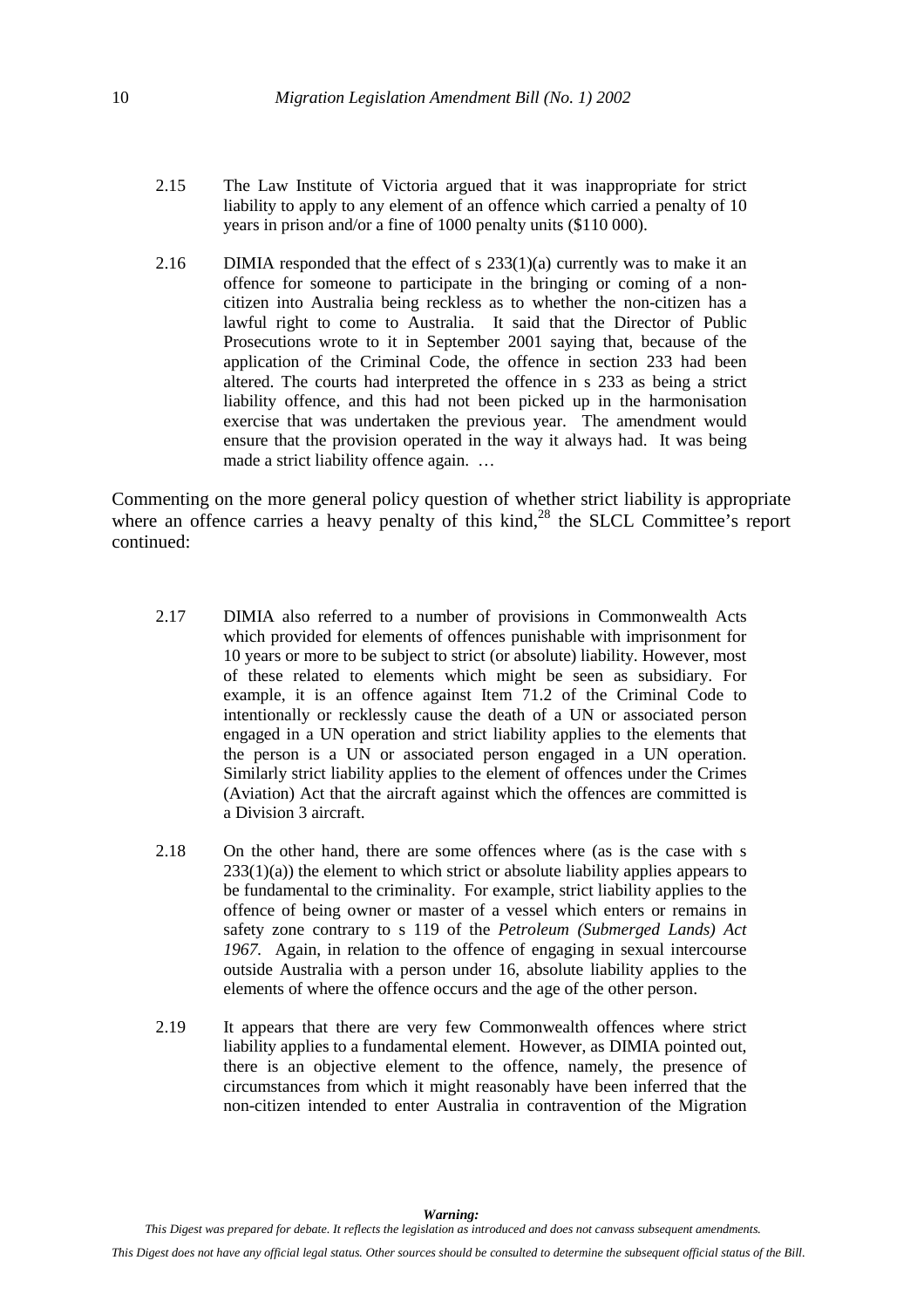Act. There is no such objective element in the strict/absolute liability offences mentioned in paragraphs 2.17-2.18 above. The presence of this objective element in an offence against s  $233(1)(a)$  means that substituting strict liability for recklessness will not greatly reduce the burden on the prosecution ….

2.20 The Committee notes concerns in respect of strict liability raised in other reports of this Committee and of the Scrutiny of Bills Committee. However, in this instance, the change from recklessness to strict liability is justified in the current context. Having regard to the above considerations and to the fact that the maximum penalty had already been set at its current level by the *Migration Legislation Amendment Act No 1) 1999* on 22 July 1999 (i.e. before the Application of Criminal Code Act took effect in 2001), the Committee is satisfied that the maximum penalty for the offence is not unacceptably harsh.

A different view on this matter was expressed by (then) Australian Labor Party Senator Barney Cooney, in his comments appended to the SLCL Committee's report:

The legislation attaches strict liability to elements of offences set out in sections 233 and 241 of the Migration Act 1958. These crimes carry a maximum penalty of 10 years. It is exceptional for strict liability to be assigned to elements of offences as serious as these. However there is now a trend for this to happen with Commonwealth legislation. This is unacceptable and should be rejected. Most serious crime is dealt with by State and Territory Parliaments and Governments and they appear to be able to cope with it without resorting to strict liability. The Federal Bodies seem to lack the same ability.

…

In recent times Australia has experienced, at the Federal level, the shrinking of the rule of law. The asylum seekers Act guillotined through the Senate at the end of September 2001, the anti-terrorist Legislation, and the Bill dealing with the proceeds of crime, now before Parliament contain provisions which reduce the safeguards traditionally available to those facing the accusations of others. The Migration Legislation Amendment Bill (No 1) 2002 continues the current process whereby the Commonwealth is stripping from people more and more of the rights they have traditionally enjoyed. Recent legislation dealing with asylum seekers and terrorists are other examples of the same penchant.

…

There is an unhappy development in Commonwealth activity which prejudices the quality of civil rights in Australia. It is time this trend was reversed.

In his own appended comments, Australian Democrats Senator Andrew Bartlett expressed his support for the conclusions and recommendations contained in the main report of the SLCL Committee, but additionally stated that he retained 'some concerns regarding the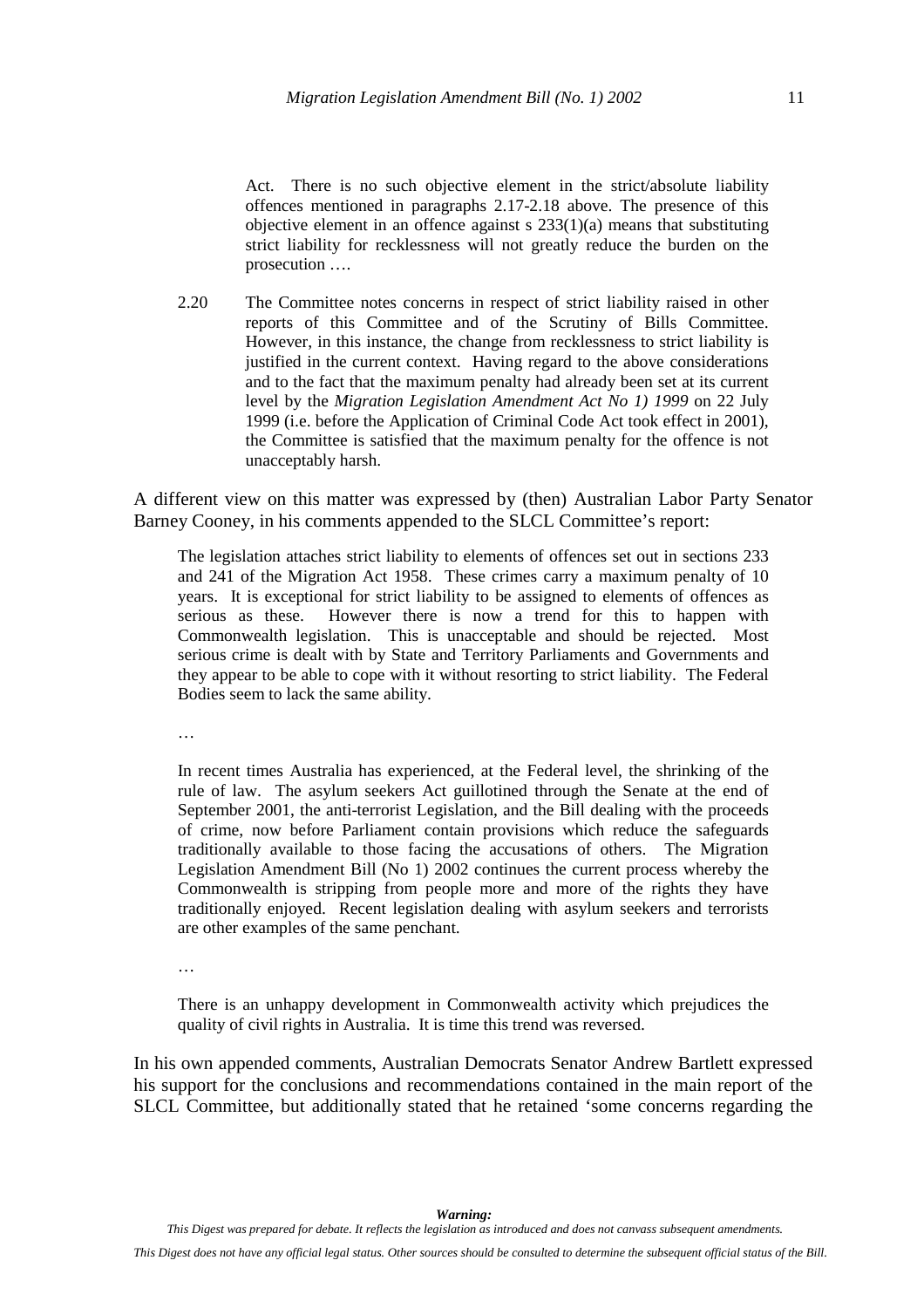<span id="page-15-0"></span>implications and potential application of the amendments that introduce strict liability … My concern is that the penalty for such offences may in some circumstances far outweigh what may be just and reasonable in the circumstances.'

### **De facto spouse offence in s 241(1) – strict liability**

Subsection 241(1) makes it an offence for a person to make arrangements that make it look as if two people are de facto spouses for the purposes of the regulations, where that person knows or believes on reasonable grounds that they are not de facto spouses. The penalty for contravening this provision is imprisonment for 10 years or \$100 000, or both.

**Item 7 of Schedule 5** inserts **proposed subsection 233(1)**, to make it clear that strict liability applies to this offence. The Explanatory Memorandum states that the current structure of this offence means that the prosecution must prove that the defendant knew the two people were not de facto spouses *for the purposes of the regulations*, and that 'this may prove an extremely difficult task for the prosecution' given the complexity of the definition of de facto spouse in the regulations.<sup>29</sup> The Explanatory Memorandum also states that the purpose of this amendment is to 'make it clear that the prosecution is required only to prove that the de facto relationship was not genuine, and that the defendant knew, or reasonably believed, that this was the case.<sup>[30](#page--1-0)</sup>

In its report, the SLCL Committee rejected claims by the Law Institute of Victoria and the Law Council of Australia that the penalty is excessive for an offence involving strict liability.<sup>31</sup> The separate comments of Senators Andrew Bartlett and Barney Cooney, referred to above, indicate they were not satisfied that application of strict liability to an offence carrying such a penalty is appropriate.

The SLCL Committee did, however, identify another problem with the proposed amendment – namely, that in its current form it 'only adds to the complexity of the existing provision', in respect of the matters that must be proven by the prosecution to establish the offence.<sup>32</sup> The SLCL Committee recommended that:

Instead of the proposed new subsection being inserted, s 241(1) be amended to provide in effect that it is an offence to make arrangements that would falsely make, or help to make, it appear that two other persons are de facto spouses for the purposes of the regulations with the intention of assisting one of them to get a stay visa by appearing to satisfy a criterion for the visa.

#### (**Recommendation 1)**

#### **Other offences**

**Items 8–11 of Schedule 5** make amendments to subsections 268BJ(1) and 268CN(1) and to section 268CM of the Act; more detail is given in the Explanatory Memorandum. These proposed changes do not seem to be contentious.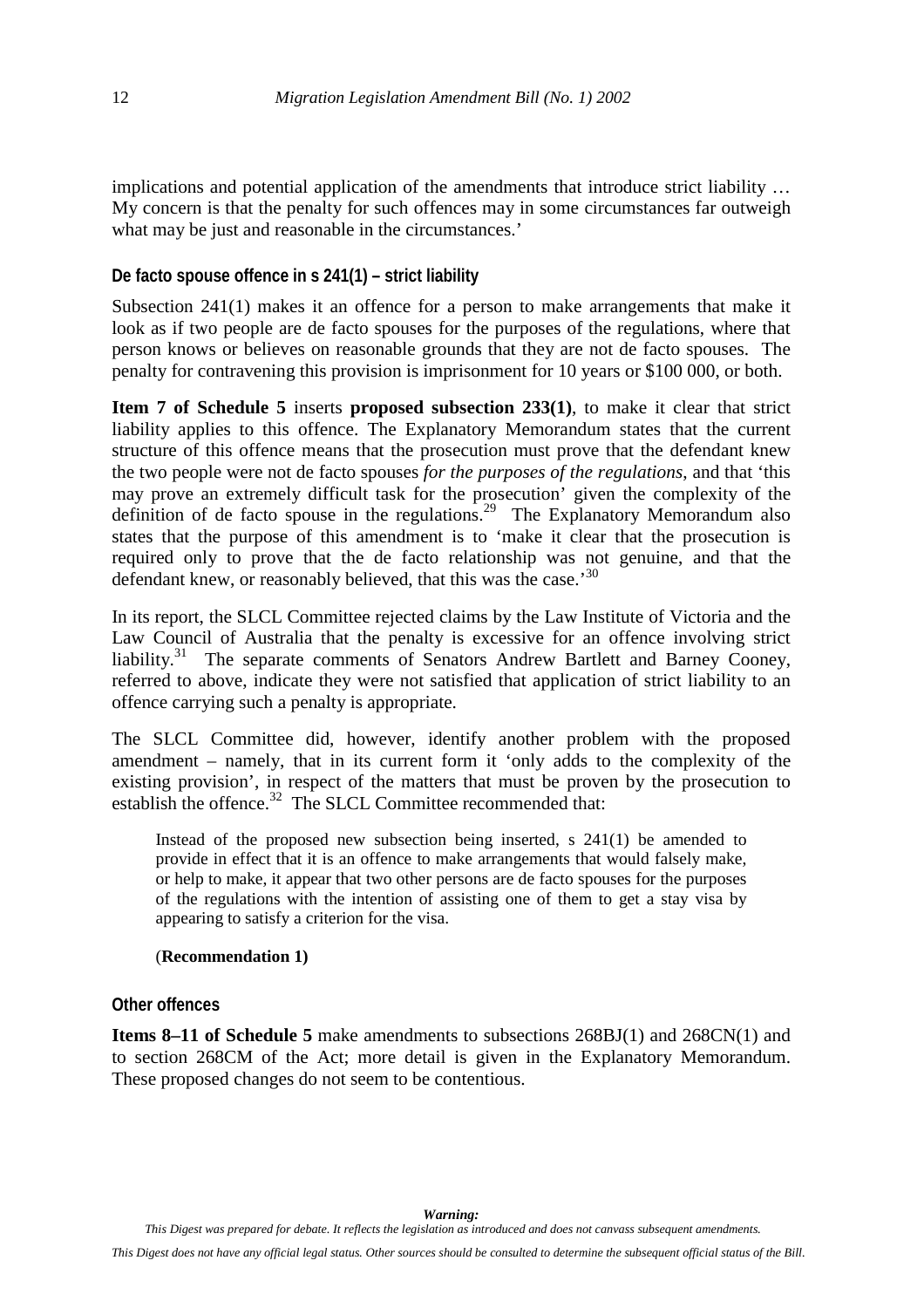<span id="page-16-0"></span>Schedule 6 – Minor Amendments

**Item 1 of Schedule 6** deals with the relationship between bridging visas and re-entry into Australia. Subsection 48(1) provides that a non-citizen who does not hold a substantive visa and who after last entering Australia was refused a visa may only apply for a prescribed class of visa. The Explanatory Memorandum states that currently a non-citizen who leaves and re-enters Australia on a bridging visa is able to circumvent this bar on subsequent visa applications, because, on re-entering Australia, s/he has not had a visa refused 'after *last entering* Australia.' The Explanatory Memorandum also states that it 'was never intended that these bridging visa holders would not be subject to the section 48 bar.'[33](#page--1-0) Item 1 introduces **proposed subsection 48(3)** to address this perceived problem, ensuring that the section 28 bar on further visa applications applies to a non-citizen who leaves and re-enters Australia as the holder of a bridging visa that allows such travel.

In its report on this Bill, the SLCL Committee noted that there had been considerable confusion about the impact of this amendment, based on a misapprehension that the new provision applied to offshore as well as onshore visa applications. The SLCL Committee discussed this in some detail in its report,  $34$  and made the following recommendation:

Although the Committee is satisfied that the criticisms of proposed s 48(3) are unfounded, it notes the great amount of confusion caused by its terms. It therefore recommends that it be amended by inclusion of a description of the operation of the section along the following lines:

*For the purposes of this section (which deals only with onshore applications for visas)…*

#### **(Recommendation 2)**

**Items 2 -7** make minor amendments that are explained in detail in the Explanatory Memorandum. These changes do not seem to be contentious.

## **Concluding Comments**

As noted by the SLCL Committee, some of the amendments proposed in this Bill raise 'technical and complex legal issues.' The SLCL Committee recommended that the Bill be passed, but with the two recommended changes noted above.

Before reaching this conclusion, however, the SLCL made reference to two issues that did not arise from the terms of the Bill, but which were raised by the Refugee and Immigration Legal Centre (RILC) in its submissions to the Committee on the basis that it would have expected the Bill to deal with them. Both issues arose out of the fact that the *Migration Amendment (Excision from Migration Zone)(Consequential Provisions) Act 2001* inserted a new visa subclass and amended the criteria for other visa subclasses in the regulations: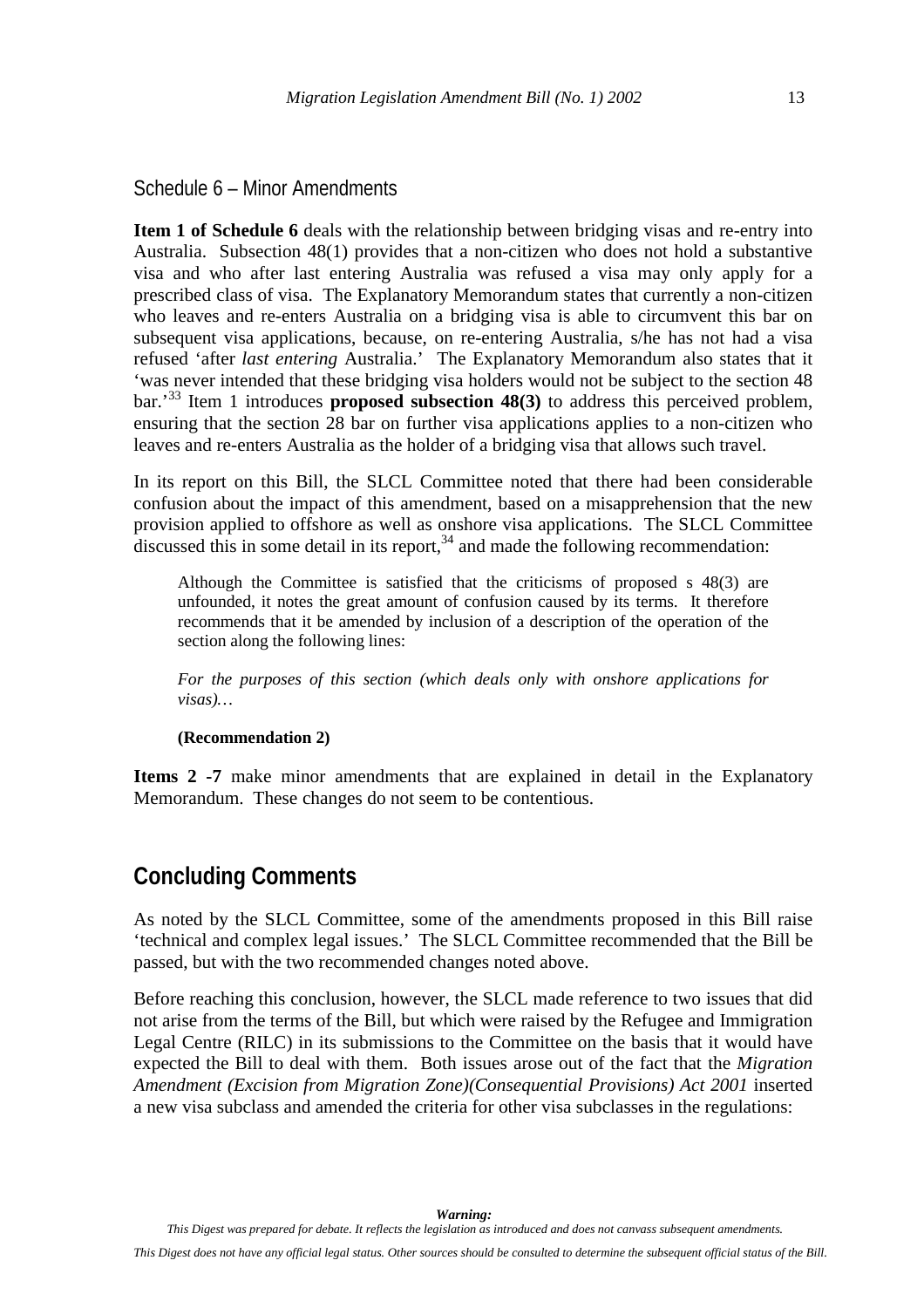- 2.36 The first matter related to the new s 447 'Secondary Movement Offshore Entry (Temporary)' visa subclass which can not be issued to people who have come directly from, say, Sri Lanka, to the places which have been excised from the migration zone, but only to people who have come by way of a third country. The RILC submitted that the unavailability of this visa subclass to the people who had come direct from their home country was a serious oversight.
- 2.37 The second matter related to the insertion of safe third country clauses in the offshore humanitarian visa categories so that people in a third country are not eligible for these visas if they could have sought and obtained effective protection from the country they are in or from the United Nations officers in that country. The RILC submitted: '… these amendments require either further amendment, or better, repeal, given that the bars which they seek to impose on the grant of the visa subclass operate to effectively exclude the very situations in which applicants avail themselves of these visas. In other words, the grant of these visa subclasses is usually the result of an applicant who has been in a third country for some time being identified (or mandated) and referred to Australia by the offices of the United Nations High Commissioner for Refugees in the said country.'

The SLCL Committee was not satisfied that DIMIA's response to these questions in its evidence to the Committee addressed these issues. It suggested that, 'given the importance of these matters', DIMIA confer directly with the RILC 'as a matter of priority.'[35](#page--1-0)

Arguably the determination of these issues is not directly relevant to the question of passing this Bill, either in its current form or with the suggested amendments. The nature of the SLCL Committee's response to these issues, however, indicates some recognition of the importance of considering the incremental changes proposed in this Bill against the wider backdrop of Australian migration law and policy.

The SLCL's concluding comment on this Bill should also be noted:

2.40 At the conclusion of this inquiry, the Committee finds itself in agreement with the salutary warning in the Australian Council of Social Service submission:

'In the current political climate surrounding migration and refugee issues, it is imperative that any proposed legislative amendments are transparent and well understood.'

The Committee does not consider that all aspects of the Bill satisfy these criteria. As has been indicated in the report, some of the provisions in the Bill are quite obscure.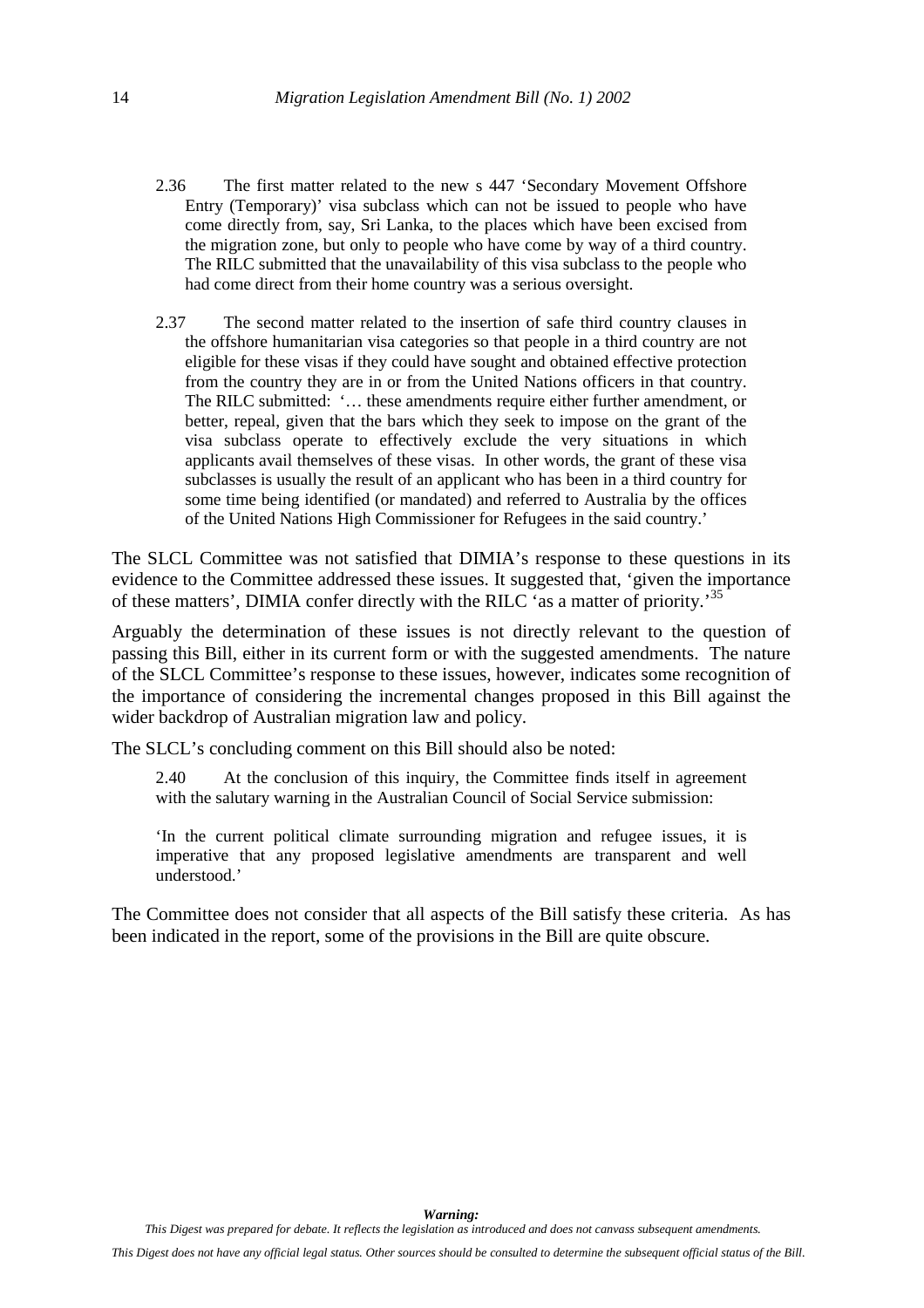### <span id="page-18-0"></span>**Endnotes**

 $\overline{a}$ 

- 1 A 'substantive visa' is a visa other than a bridging, criminal justice or enforcement visa (section 5).
- 2 Philip Ruddock, MP 'Migration Legislation Amendment Bill (No. 1) 2002', Second Reading Speech, House of Representatives, Debates, 13/03/02, p. 1107.
- 3 Comprehensive Plan of Action approved by the International Conference on Indo-Chinese Refugees, held at Geneva, Switzerland, from 13 to 14 June 1989.
- 4 Philip Ruddock, MP 'Migration Legislation Amendment Bill (No. 1) 2002', Second Reading Speech, House of Representatives, Debates, 13/03/02, p. 1107.
- 5 International Commission of Jurists (Australian Section), Submission to Senate Legal and Constitutional Legislation Committee, Inquiry into the provisions of the Migration Legislation Amendment Bill (No 1) 2002, 4 April 2002, p. 3.
- 6 Explanatory Memorandum, p. 5.
- 7 Explanatory Memorandum, p .6.
- 8 Explanatory Memorandum, p. 6.
- 9 *Tutugri v. Minister for Immigration and Multicultural Affairs* [1999] FCA 1785 per Lee J at [48]-[49].
- 10 ibid., at [29].
- 11 ibid., at [46].
- 12 Migration Regulations 1994, reg. 2.40.
- 13 See generally Ian Ireland and Sarah O'Brien, Migration Legislation Amendment Bill 1994, Bills Digest No. 36 of 1994.
- 14 Subsection 33(9).
- 15 Subparagraphs  $33(5)(a)(iii)$  and  $35(b)(v)$ .
- 16 See further Kirsty Magarey, Migration Legislation Amendment (Procedural Fairness) Bill 2002, Bills Digest No. 169 of 2001–02.
- 17 Senate Legal and Constitutional Legislation Committee, Consideration of Legislation Referred to the Committee – Provisions of the Migration Legislation Amendment Bill (No 1) 2002, June 2002.
- 18 See Natasha Cica, Migration Legislation Amendment (Transitional Movement) Bill 2002, Bills Digest No. 113 of 2001–02.
- 19 Explanatory Memorandum, p. 11.
- 20 See generally Katrine Del Villar, Administrative Tribunal Bill 2000, Bills Digest No. 40 of 2000–01.
- 21 Philip Ruddock, MP 'Migration Legislation Amendment Bill (No. 1) 2002', Second Reading Speech, House of Representatives, Debates, 13/03/02, p. 1107.

*Warning:*

*This Digest was prepared for debate. It reflects the legislation as introduced and does not canvass subsequent amendments.*